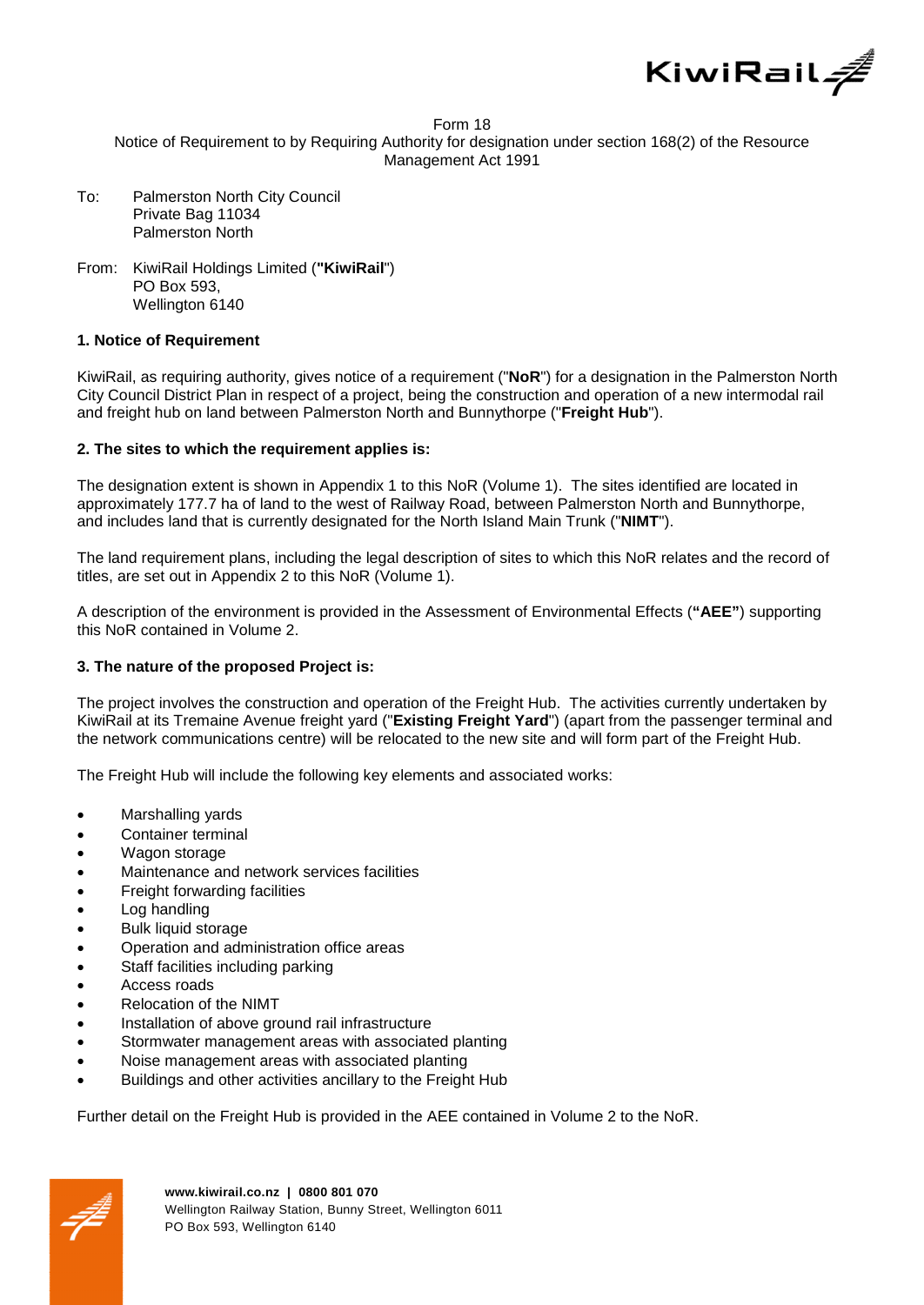# **4. The nature of the proposed conditions that would apply are:**

The conditions proposed by KiwiRail are attached as Appendix 3 to this NoR (Volume 1).

#### **5. The effects that the Project will have on the environment, and the ways in which any adverse effects will be mitigated are:**

Detail on the effects of the Freight Hub are set out in the AEE in Volume 2. In summary, the Freight Hub will have both positive effects and potential adverse effects on the environment.

# **Positive effects**

Once completed, the Freight Hub will have positive effects for the region and for the national freight network, including:

- Employment opportunities created through both construction and operation of the Freight Hub, contributing to economic growth in Palmerston North and the wider region.
- Assisting in mitigating the causes of climate change through the relative reduction in carbon emissions by reducing reliance on roads for the transport of freight.
- Improved transport safety related to the increased capacity to manage freight through the rail network relative to freight movements on roads, changes to intersections and removal of level crossings.
- Relocation of freight operations from the Existing Freight Yard will release land along Tremaine Avenue for future development and enable the Palmerston North City Council to realise its strategic plans related to encouraging rail and industry locating in the north east of the city.
- Localised benefits in terms of removing noise and vibration in the existing NIMT area south of Bunnythorpe through relocation of the NIMT.
- Stormwater management benefits associated with comprehensive development of the site that that will reduce the potential flooding risk to upstream properties and introduce the opportunity to incorporate improved measures for fish passage.
- Opportunities to improve the ecological value of some in-stream habitat.

# **Potential adverse effects**

The Freight Hub will have potential adverse environmental effects, including:

- Temporary adverse effects related to construction associated with construction noise, construction traffic and land disturbance.
- Effects on existing ecology related to the removal of existing vegetation as well as piping and culverting of streams and associated loss of stream beds.
- Noise effects related to both the construction and operation of the Freight Hub.
- Visual and landscape effects related to the changes to the natural and urban landscape, and natural character of the area.
- Transport effects due to increased transport movements and other changes to the roading network to integrate access to the Freight Hub.
- Effects on archaeological or historic heritage within the Designation Extent and to the surrounding area relating to earthworks and the operation of the Freight Hub.
- Effects from stormwater discharge on downstream flooding and water quality.
- Social impacts on local residents, including from land acquisition and a change in the quality and amenity of the environment.

The assessment of effects is contained in the AEE contained in Volume 2 and the Technical Assessments contained in Volume 3.

Proposed conditions to avoid, remedy or mitigate any potential adverse effects are attached as Appendix 3 to this NoR (Volume 1).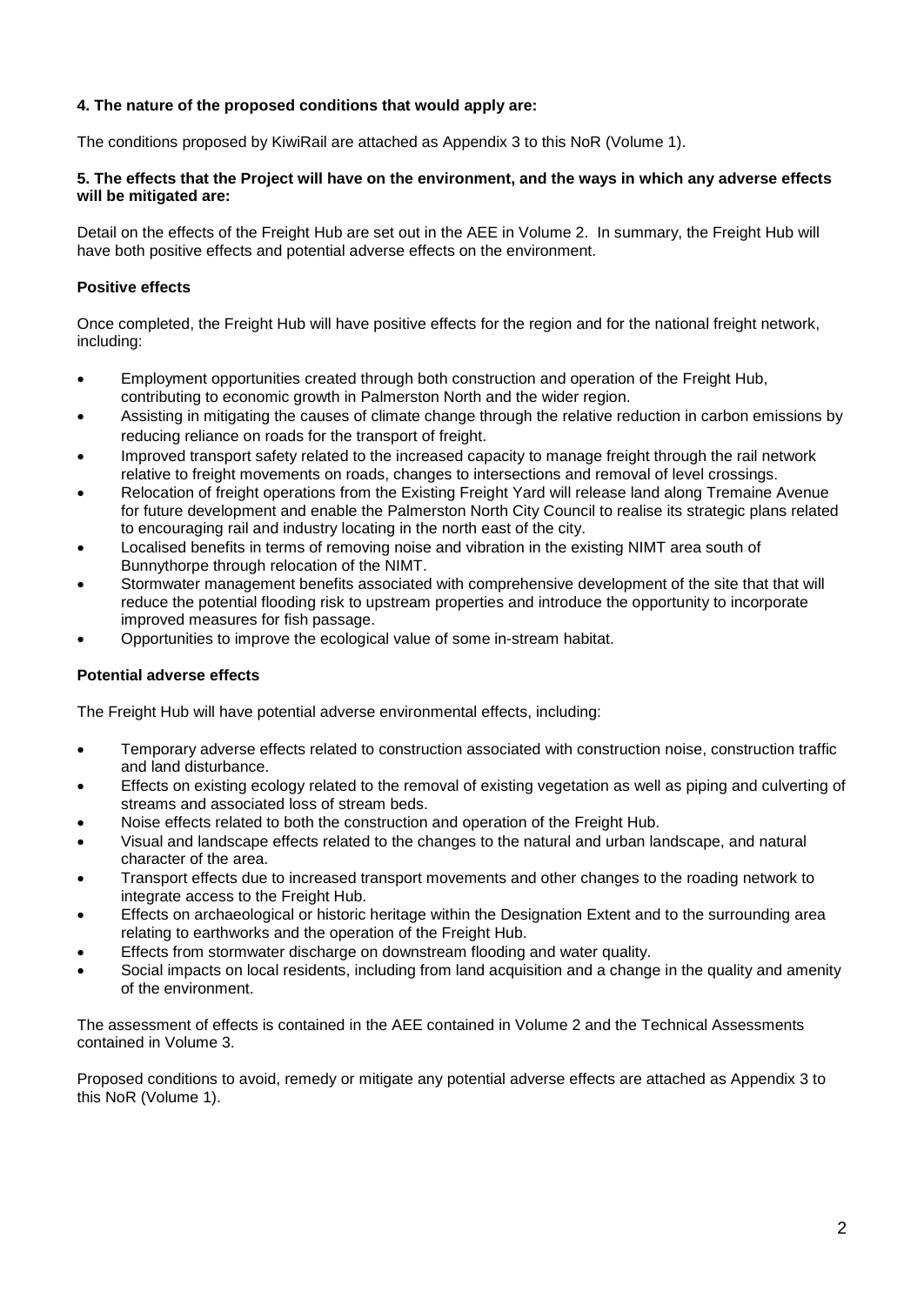# **6. Alternative sites, routes and methods have been considered to the following extent:**

KiwiRail carried out a multi-criteria analysis process to select the preferred location for the Freight Hub. Following the selection of the preferred site location, consideration was given to alternative site layouts and other operational aspects, including roading alignments and areas for stormwater management.

The assessment of alternatives is described in more detail in Volume 2**.**

# **7. The Project and designation are reasonably necessary for achieving the objectives of the requiring authority because:**

KiwiRail's objectives in developing a rail Freight Hub in or near Palmerston North on the NIMT line are to:

- increase its operational capacity to efficiently accommodate projected regional and national freight growth and support wider regional development;
- enable rail to be integrated with, and connected to, other transport modes and networks; and
- improve the resilience of the regional and national freight transport system over time.

The Freight Hub is reasonably necessary to achieve these objectives:

- The Existing Freight Yard at Tremaine Avenue in Palmerston North is constrained and cannot be efficiently redeveloped to meet the anticipated freight growth and the modal shift.
- The ability to accommodate longer trains as part of the Freight Hub has the benefit of increasing operational capacity and aggregating shipments to make the movement of freight by rail to locations where more efficient and more attractive.
- The Freight Hub will increase the resilience of the regional and national freight transport system as it will enable more freight to be moved by rail and decrease the burden of moving freight on roads across the central North Island and beyond.
- The Freight Hub will provide improved facilities for the transfer of freight between rail and road as well as opportunities for integration with the wider strategic transport network

The designation is reasonably necessary to achieve these objectives:

- The proposed infrastructure is not specifically provided for under the Palmerston North City Council's District Plan's zone-based controls or the specific provisions for infrastructure.
- The use of a designation will provide certainty for the Freight Hub to proceed and ensure that KiwiRail's activities are not affected by future changes to the Palmerston North City Council District Plan or limited by new development on adjacent sites.
- The use of a designation as a planning tool enables an appropriate degree of flexibility for a project of this scale but through its identification on the District Plan's planning maps, it will provide certainty to the public that a public work is intended on this site.

Further detail is contained in the AEE contained in Volume 2.

#### **8. Resource consents needed for the proposed activity:**

Regional resource consents are not being sought concurrently with this NoR. However, it is anticipated that regional resource consents will be required for:

- Bulk earthworks.
- Discharges from the disturbance of contaminated soil.
- Stormwater discharged to existing streams from the stormwater management devices.
- Stream works including the diversion of existing watercourses and installation of culverts as existing watercourses will need to be piped.

It is also anticipated that following completion of a Detailed Site Investigation, a resource consent will likely be required pursuant to the National Environmental Standard for Assessing and Managing Contaminants in Soil to Protect Human Health for the change in use and volume of land disturbed, and a resource consent will likely be required under the National Environmental Standard for Freshwater Management for works in streams.